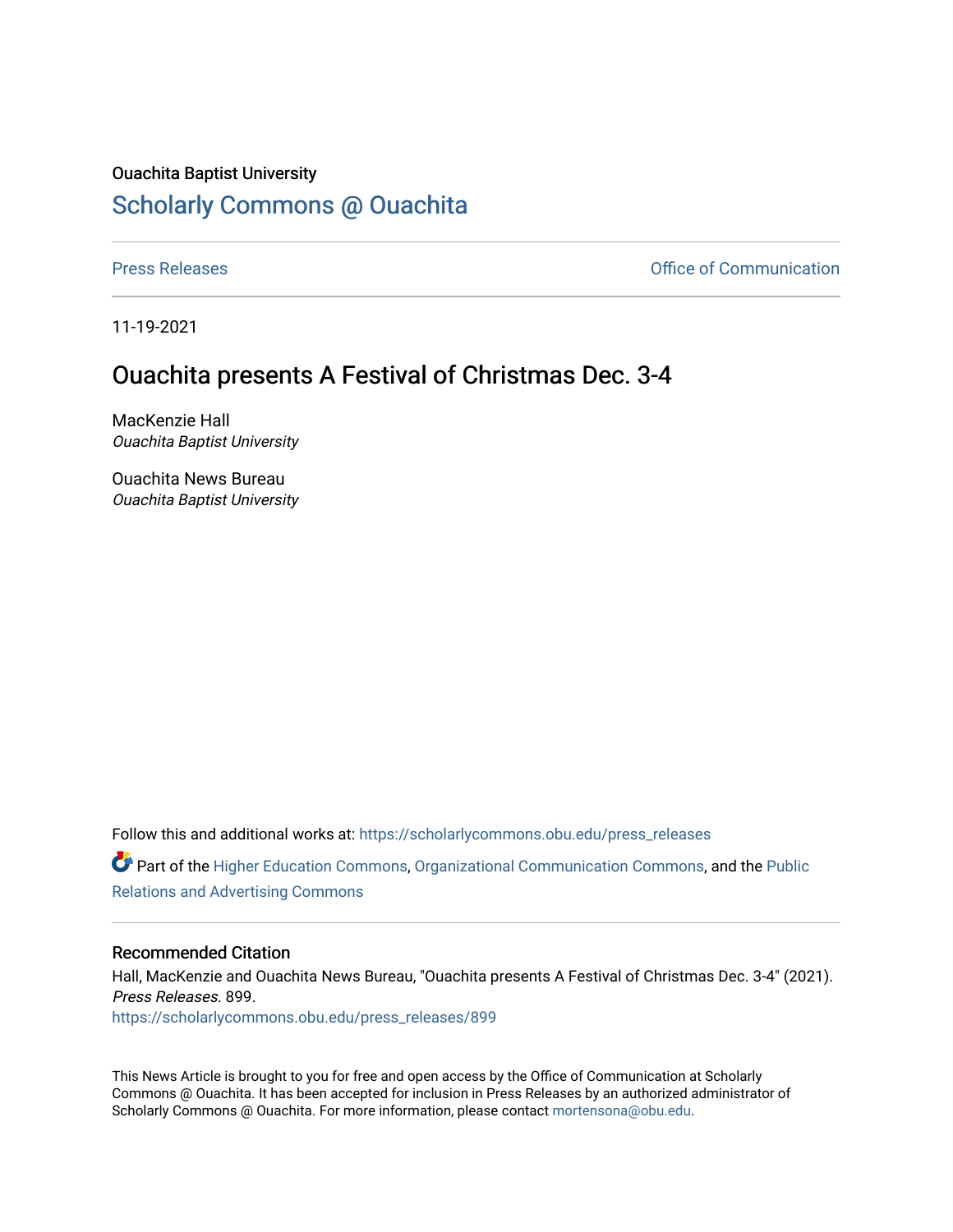



*Photo 1* by Andy Henderson

For immediate release **Ouachita presents A Festival of Christmas Dec. 3-4** *By MacKenzie Hall* November 19, 2021 For more information, contact OBU's news bureau at [newsbureau@obu.edu](mailto:newsbureau@obu.edu) or (870) 245-5208

ARKADELPHIA, Ark.—Ouachita Baptist University's School of Fine Arts will present its annual holiday program, A Festival of Christmas, on Friday and Saturday, Dec. 3-4, at 7:30 p.m. in Jones Performing Arts Center. The theme of the production is "Christmastime," from Michael W. Smith's 1998 album of the same name.

Dr. Joshua Brown, co-director of the performance and director of choral activities at Ouachita, said that A Festival of Christmas is "a treasured Ouachita tradition that was dearly missed last year. We are excited to have this opportunity to kick off the Christmas season at Ouachita."

Festival of Christmas will also be directed by Stephanie Murry, assistant professor of theatre arts.

Performers will include the Concert Choir, Ouachita Singers, Women's Chorus, Percussion Ensemble, Ouachita Saxophone Orchestra and three small vocal ensembles.

"It is just wonderful to have A Festival of Christmas again after having to take a year off due to the pandemic. The students are so excited to share this show with the community, family and friends again," Brown said.